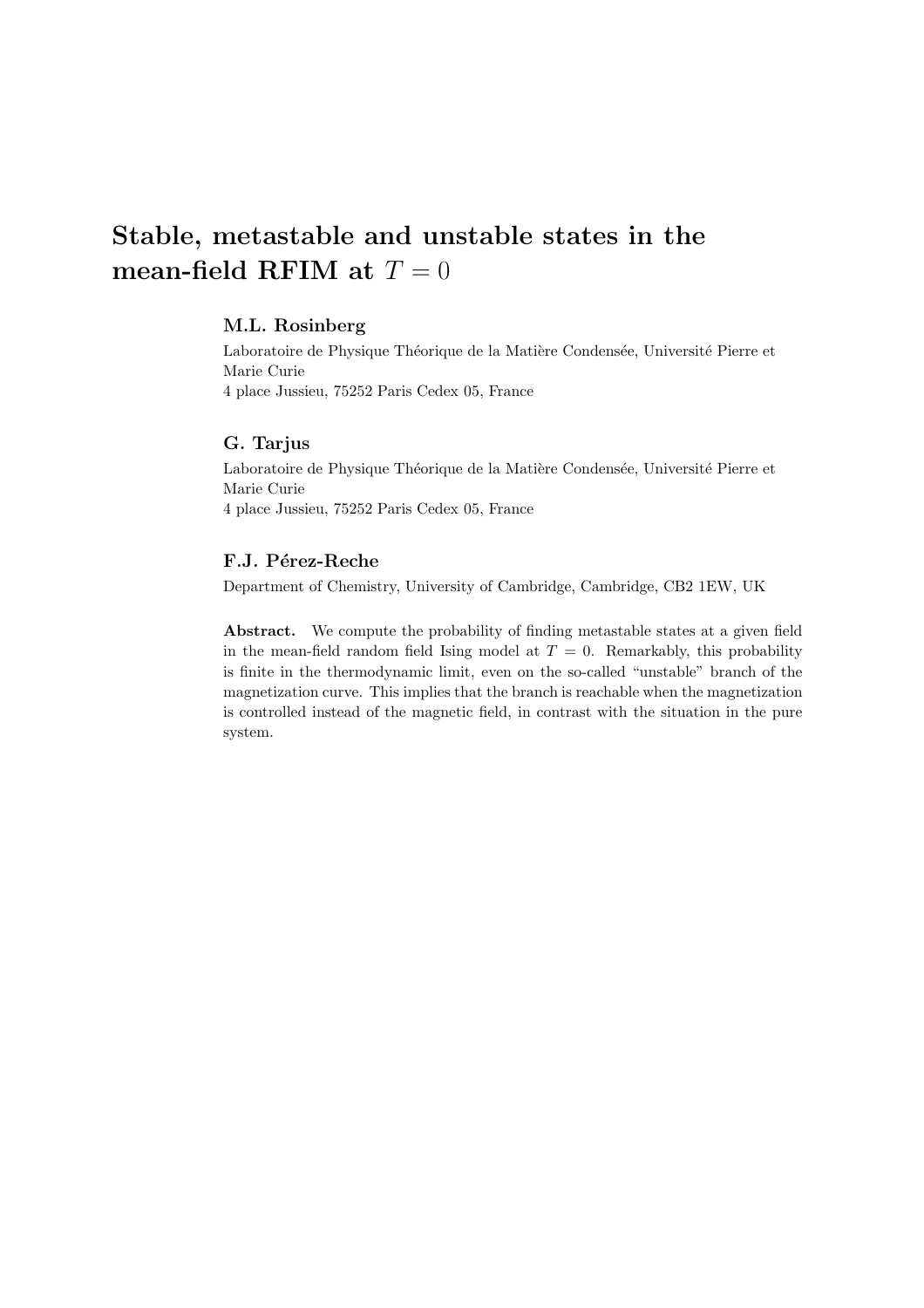## 1. Introduction

As is well known, the main approximation underlying mean-field theories of phase transitions consists in neglecting any spatial dependence of the order parameter. In simple systems such as fluids or ferromagnets this leads to an equation of state (e.g. the van der Waals equation) that exhibits a continuous loop below the critical temperature  $T_c$ . In this framework, one can distinguish between stable (equilibrium), metastable, and unstable states. The intermediate, unstable branch of the loop is associated with maxima of the free energy and has a negative slope (whence a negative susceptibility), and the unstable and metastable regions of the phase diagram are separated by a spinodal line where the free-energy barrier vanishes. Whereas the concept of metastability can be in some sense extended to systems with short-range interaction in finite dimensions where it becomes a matter of timescales, the unstable branch is a complete artifact of the mean-field approximation and the homogeneous states along this branch do not represent any real physical situation.

Things are different in the presence of disorder since inhomogeneities are induced even at a microscopic scale. As a result, configurations formed by a multitude of small domains of the two phases can become metastable in an extended range of the "external" field (e.g. the fluid pressure or the magnetic field). Interestingly, this can already occur at the mean-field level and the purpose of this paper is to emphazise that metastable states are present all along the so-called unstable branch in the mean-field random field Ising model (RFIM) at  $T = 0$ . This feature is in fact a precursor of what happens in the RFIM in finite dimensions, and it has consequences for experiments in actual random-field systems at low temperature.

## 2. The  $T = 0$  RFIM on a fully-connected lattice

We consider a collection of N Ising spins  $(s_i = \pm 1)$  interacting via the Hamiltonian

$$
\mathcal{H} = -\frac{J}{2N} \sum_{i \neq j} s_i s_j - \sum_i (h_i + H) s_i \tag{1}
$$

where  $J > 0$ , H is a uniform external field, and  $\{h_i\}$  is a collection of random fields drawn identically and independently from some probability distribution  $P(h)$ . (In the following, we consider a Gaussian distribution with zero mean and standard deviation  $\Delta$ .) This mean-field model can be obtained from the usual short-range RFIM by placing the spins on a fully-connected lattice (the connectivity is then equal to  $N-1$  and the exchange interaction is rescaled by  $N$  to ensure a proper thermodynamic limit). Eq. (1) can be also rewritten as

$$
\mathcal{H} = -\sum_{i} f_i s_i \tag{2}
$$

where  $f_i = J(m - s_i/N) + h_i + H$  is the effective field acting on each spin i and  $m = (\sum_i s_i)/N$  is the magnetization per spin.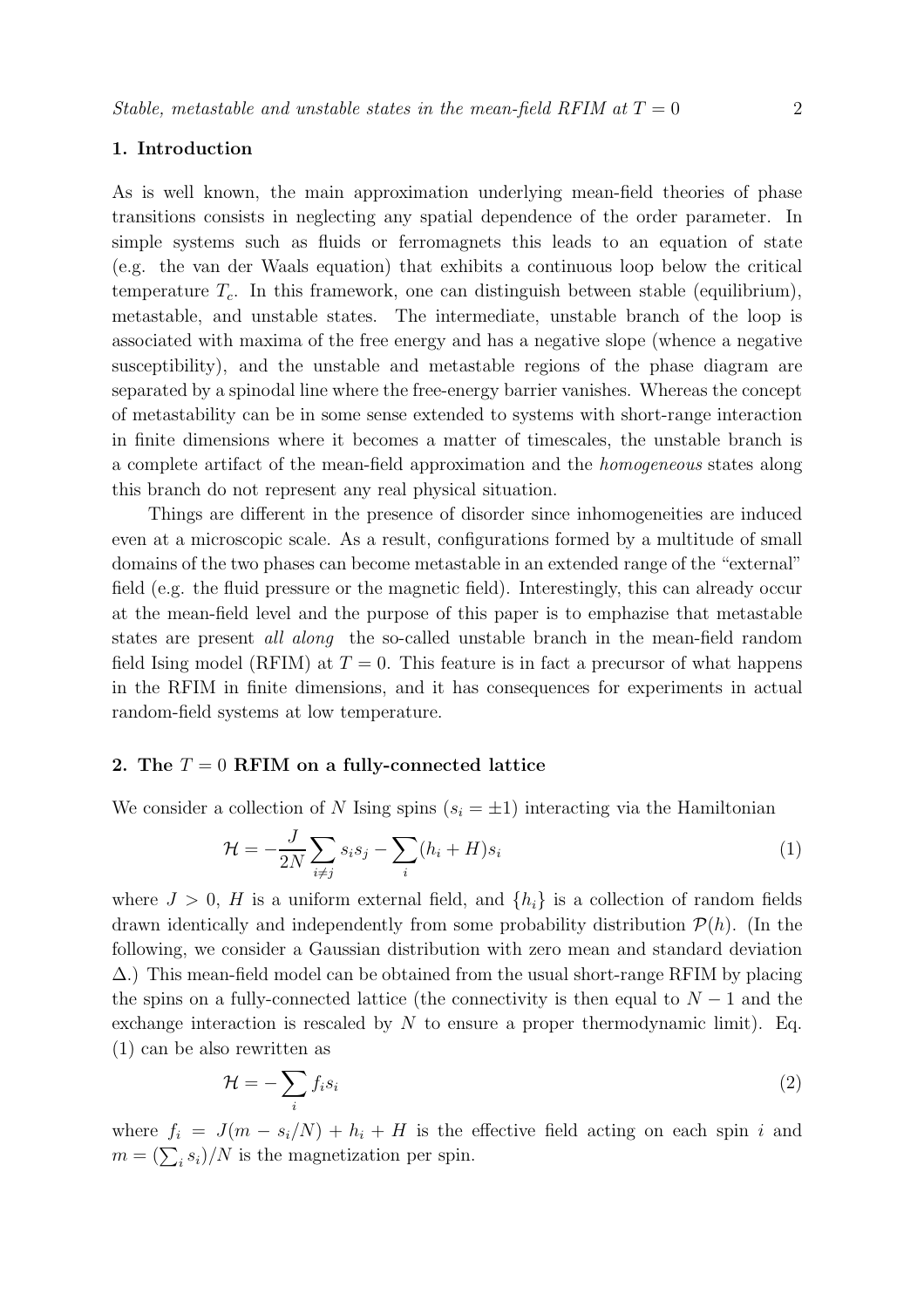Stable, metastable and unstable states in the mean-field RFIM at  $T = 0$  3

It is straightforward to compute the equilibrium properties of this model by the replica method, without all the complications that plague the case of random exchange. In particular, the average magnetization in the thermodynamic limit  $N \to \infty$  is solution of the self-consistent equation[1]

$$
m(H) = \int \mathcal{P}(h) \tanh[\beta(Jm(H) + H + h)]dh \tag{3}
$$

where  $\beta = 1/k_BT$ . (In Ref.[1], only the case  $H = 0$  is considered, but the generalization to  $H \neq 0$  is straightforward.) At  $T = 0$ , the equation becomes

$$
m_0(H) = \int \mathcal{P}(h) \operatorname{sgn}(Jm_0(H) + H + h)dh
$$
  
= 
$$
2p(m_0(H)) - 1
$$
 (4)

where sgn(x) =  $x/|x|$  and  $p(m) = \int_{-H-Jm}^{\infty} \mathcal{P}(h) dh$ . This yields  $m_0(H) = \text{erf}([H +$  $Jm_0(H)/\Delta\sqrt{2}$  in the case of the Gaussian distribution, where erf(x) is the error function. Since the magnetization per spin is a self-averaging quantity,  $m_0(H)$  is also the expected value of the magnetization in a very large sample.



Figure 1. Metastable states in the mean-field Gaussian RFIM for a single disorder realization of size  $N = 5000$  with  $\Delta = 0.5$  (the increment in the field is  $\Delta H = 25.10^{-4}$ ). The dashed curve represents the solution of Eq. (4). The inset shows that there may exist a few states with different magnetizations at the same field.

Below the critical disorder  $\Delta_c^0$  ( $\Delta_c^0 = \sqrt{2/\pi}J$  for the Gaussian distribution), Eq. (4) has three solutions in a certain range of the field and the curve  $m_0(H)$ exhibits a characteristic "van der Waals" loop with an intermediate branch along which  $\partial m/\partial H$  < 0 (see Fig. 1; we take  $J = 1$  in all figures). As usual, this behavior is associated with the non-convexity of the (free) energy. At a given field  $H$ , the groundstate corresponds to the solution with the lowest overall energy whereas the intermediate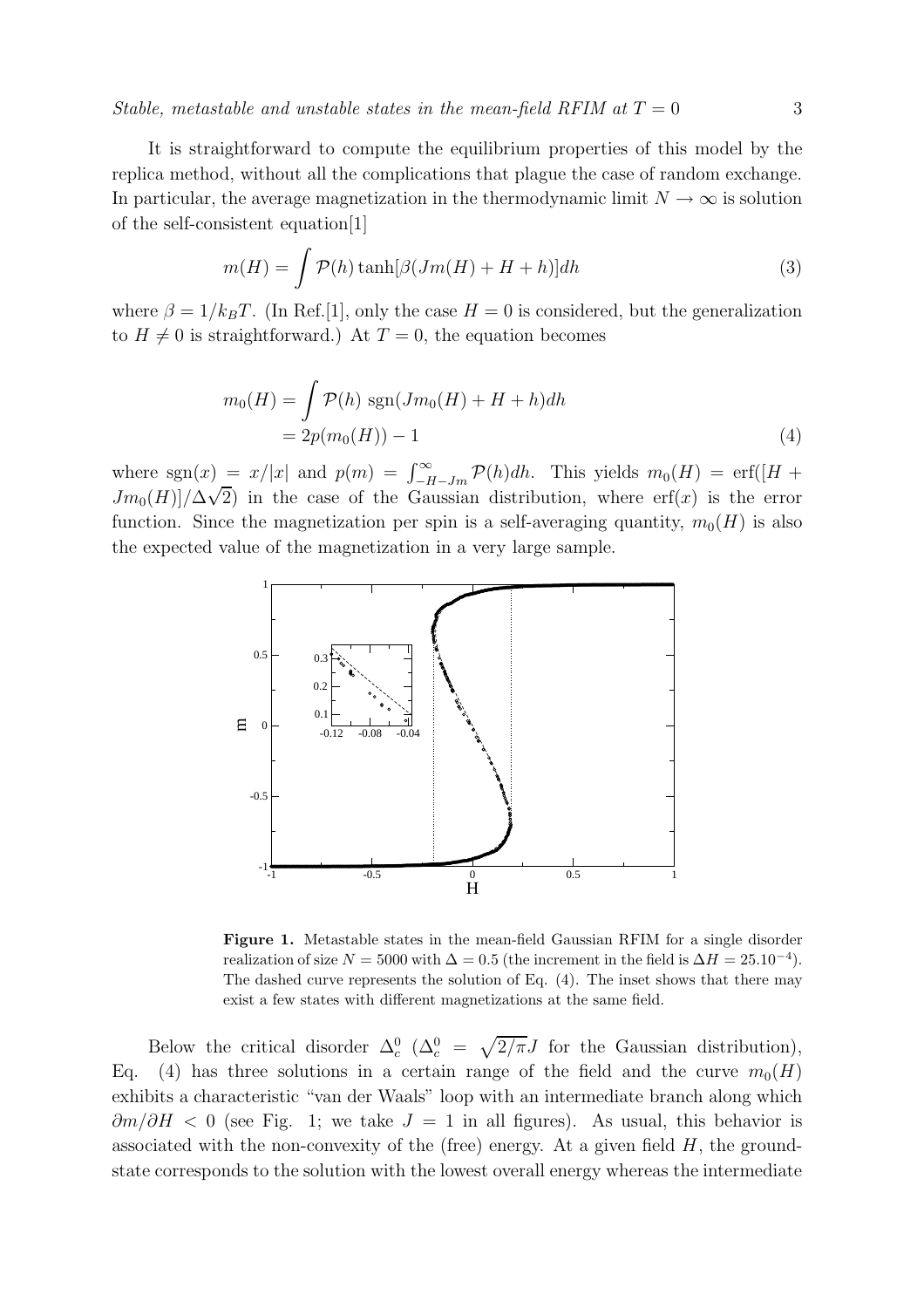branch has to the largest energy. In the space of replica magnetizations[1], such branch corresponds to an absolute maximum. The result from the replica method can be shown to be exact[1], and it seems natural to describe the intermediate branch as "unstable", naively transposing the situation found in the pure system (i.e. in the absence of random field). However, this is misleading. Indeed, since Eq. (4) results from an average over disorder (which restores translational invariance) when  $N \to \infty$ , it says nothing about the orientation of the spins in a given (finite  $N$ ) sample. It turns out that some of the states along the intermediate branch are metastable (i.e. local minima of the energy) and not unstable. Indeed, Eq. (4) is trivially verified if

$$
s_i = \text{sgn}(f_i), \ i = 1...N,\tag{5}
$$

which is the definition of the so-called one-spin-flip stable states. There is nothing new here: it is known that Eq. (4) also describes the nonequilibrium (hysteretic) behavior of the mean-field RFIM at  $T = 0$  with the single-spin-flip (Glauber) dynamics[2]. As H is slowly varied from  $\pm \infty$ , this dynamics imposes at any field that the spins with  $h_i < -Jm - H$  point down whereas the other ones point up, and the self-consistent equation for the average magnetization,  $m(H) = \int \mathcal{P}(h)s_i dh$ , is just Eq.(4). (Note incidentally that this corresponds to an "annealed" average, but it yields the correct result in this case.) The nonequilibrium RFIM at  $T = 0$  has been the subject of extensive studies in recent years[3] and the mean-field model, despite some peculiar features (the equilibrium and nonequilibrium critical disorders coincide and there is no hysteresis for  $\Delta > \Delta_c^0$ , has the advantage that many interesting properties can be computed exactly (for instance the size and duration of avalanches)[2, 4]. For  $\Delta < \Delta_c^0$ , the nonequilibrium system explores the lower (or upper) branch of the loop until  $H$  reaches one of the two coercive fields where  $dm/dH$  diverges and the magnetization jumps discontinuously. This "infinite avalanche" [2] occurs when each flipping spin triggers one other spin on average, which corresponds to the condition  $2J\mathcal{P}(-Jm_0(H) - H) = 1$ . Hereafter, we shall use the shorthand  $\mathcal{P}_0^*$  for the quantity  $\mathcal{P}(-Jm_0(H) - H)$ .

The point that we want to emphasize here is that a configuration where each spin satisfies Eq. (5) is a metastable state by definition, whatever the value taken by  $m_0(H)$ (of course, a state on the intermediate branch has a larger energy than the corresponding ground state and it cannot be reached by controlling the field). This is illustrated in Fig. 1 that shows the magnetizations of the metastable states in a single sample of size  $N = 5000$  with  $\Delta = 0.5$  as a function of H. One can see that there are stable states in the intermediate region and that they gather along a curve that will become the so-called "unstable" branch in the thermodynamic limit. At a given field  $H$ , the number of these states is very small, obviously not exponentially growing with system size. However, the probability of finding metastable states remains finite when  $N \to \infty$ , as we now show.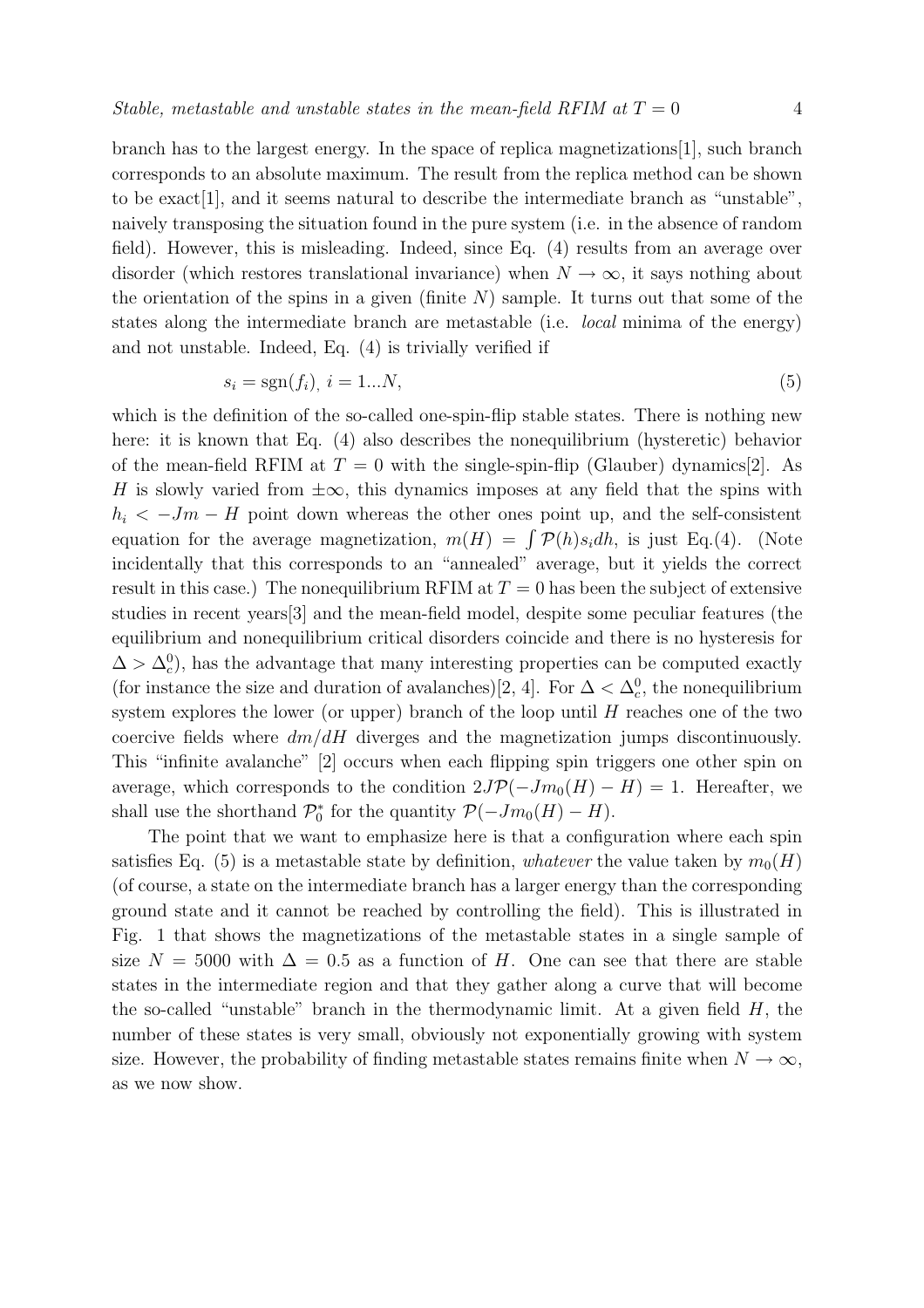## 3. Metastable states

For a disorder realization of size  $N$ , consider the ensemble of metastable configurations at the field H with exactly P spins up (and thus an overall magnetization  $M = 2P - N$ ). The number of such configurations is

$$
\mathcal{N}(M, H) = \text{Tr}_{\{s_i\}} \prod_i \Theta(s_i f_i) \delta_K(\sum_i s_i - M) , \qquad (6)
$$

where  $\Theta(x)$  is the Heaviside step function and  $\delta_K$  is the Kronecker-δ. It is easy to see that there cannot be more than one metastable state with magnetization  $M$  in a single realization (i.e.  $\mathcal{N}(M, H) = 0$  or 1). Averaging over disorder, we have

$$
\overline{\mathcal{N}(M,H)} = \binom{N}{P} p(m-1/N)^P [1 - p(m+1/N)]^{N-P} , \qquad (7)
$$

where the two terms in the right-hand side represent the probabilities of having  $P$  spins up and  $N-P$  spins down at the field H, respectively. Using the Stirling approximation for the factorial and expanding  $p(m \pm 1/N)$  to first order in  $1/N$ , we find

$$
\overline{\mathcal{N}(M,H)} \sim \sqrt{\frac{2}{\pi N}} \frac{e^{N\phi(m)}}{\sqrt{1 - m^2}} e^{-J\mathcal{P}(-H - Jm)[\frac{1 + m}{2p(m)} + \frac{1 - m}{2[1 - p(m)]}]}\tag{8}
$$

with

$$
\phi(m) = \frac{1+m}{2} \ln \frac{2p(m)}{1+m} + \frac{1-m}{2} \ln \frac{2[1-p(m)]}{1-m} . \tag{9}
$$

This number is exponentially small  $(\phi(m) < 0)$  except when  $m = 2p(m) - 1 \equiv m_0(H)$ , i.e. when m is solution of Eq.(4):  $\phi(m)$  is then maximum and equal to 0. Expanding  $\phi(m)$  to second order close to  $m = m_0(H)$ , we find that the average number of metastable states at the field H is finite when  $N \to \infty$  and is given by

$$
\overline{\mathcal{N}(H)} = \sum_{M} \overline{\mathcal{N}(M, H)} \sim \frac{N}{2} \int dm \, \overline{\mathcal{N}(M, H)}
$$
\n
$$
\rightarrow \frac{e^{-2J\mathcal{P}_0^*}}{|1 - 2J\mathcal{P}_0^*|} \,. \tag{10}
$$

This result is valid both above and below  $\Delta_c^0$ , and for  $\Delta < \Delta_c^0$  the three branches of  $m_0(H)$  must be considered separately (with  $2J\mathcal{P}_0^* \geq 1$  along the intermediate branch). The behavior of  $\mathcal{N}(H)$  as a function of  $m_0(H)$  is shown in Fig. 2 for  $\Delta/J = 0.5$ . It is worth noting that  $\overline{\mathcal{N}(H)}$  diverges at the coercive fields (i.e. at the spinodal endpoints) where  $2p'(m) = 2J\mathcal{P}_0^* = 1$  and  $\phi''(m_0) = -[1 - 2J\mathcal{P}_0^*]^2/(1 - m_0^2) = 0$  (from now on, the dependence of  $m_0$  on H will not be indicated for brevity). In this case, the largedeviation function  $\phi(m)$  must be expanded to fourth order about  $m = m_0$  and  $\mathcal{N}(H)$ scales like  $N^{1/4}$ . At the critical point  $(\Delta = \Delta_c^0$  and  $H = m_0 = 0)$ ,  $\phi(m)$  must be expanded to the sixth order and  $\overline{\mathcal{N}(H)}$  scales like  $N^{1/3}$ . The special form of  $\phi(m)$  is responsible for these unusual mean-field exponents.

Note that it is crucial to take into account the contributions of order  $1/N$  in the local fields  $f_i$  in order to obtain the correct result. This is due to the fact that the function  $\phi(m)$  is zero at the saddle-point, so that the associated complexity is zero.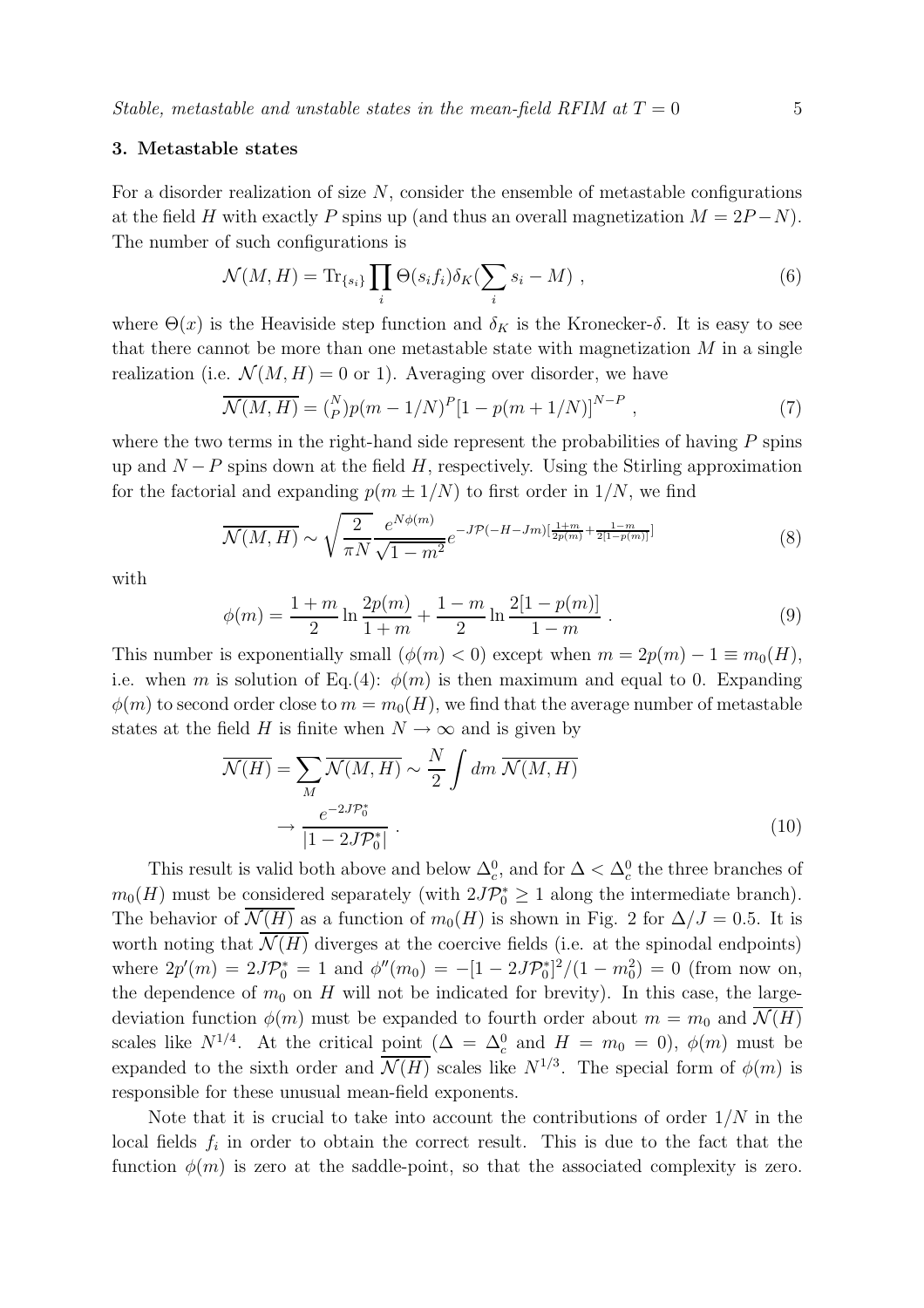

Figure 2. Average number of 1-spin-flip (solid line) and 2-spin-flip (dashed line) stable states along the curve  $m_0(H)$  for  $\Delta = 0.5$ . Both quantities diverge at the spinodal endpoints.

(This is different from the situation found in the mean-field spin glass model discussed in Ref.[5].) On the other hand, the subdominant terms play no role in determining the probability of finding a metastable state with magnetization  $m$  at the field  $H$ , which is only given as usual by the fluctuations around the saddle point:

$$
\frac{\overline{\mathcal{N}(m,H)}}{\overline{\mathcal{N}(H)}} \sim \sqrt{\frac{-N\phi''(m_0)}{2\pi}} e^{\frac{N}{2}\phi''(m_0)(m-m_0)^2} . \tag{11}
$$

This becomes a  $\delta$ -distribution when  $N \to \infty$  if  $\phi''(m_0) \neq 0$ .

More generally, we can compute all the moments  $\mathcal{N}(H)^n$  and use this information to obtain the full probability distribution  $P(q) = \delta_K(\mathcal{N}(H) - q)$  (with  $\mathcal{N}(H)^n \equiv \overline{q^n} =$  $\sum q^n P(q)$ . This amounts to count all possible ways of ordering n magnetizations  $M_1, M_2...M_n$ , given that  $\mathcal{N}(M_i, H)\mathcal{N}(M_j, H) = \mathcal{N}(M_i, H)$  when  $M_i = M_j$  since  $\mathcal{N}(M, H)$  is just 0 or 1. This yields

$$
\overline{\mathcal{N}(H)^n} = \sum_{r=1}^n \sum_{n_1, n_2, \dots n_r \ge 1} (n_1, n_2 \dots n_r)! \sum_{M_1, M_2, \dots, M_r} \overline{\mathcal{N}(M_1, H) \mathcal{N}(M_2, H) \dots \mathcal{N}(M_r, H)} (12)
$$

where  $(n_1, n_2...n_r)! = n!/(n_1!n_2!...n_r!)$  is a multinomial coefficient and the sum runs over all  $(n_1, n_2, ... n_r)$  such that  $\sum_{i=1}^r n_i = n$  and  $n_1, n_2...n_r \ge 1$ . The notation  $\sum^>$  indicates that the sum over the magnetizations  $M_1, M_2, ..., M_r$  is restricted to a specific order, say  $M_r > M_{r-1} > ... M_2 > M_1$ . We then define  $M_i = 2P_i - N$ , where  $P_i$  is the number of spins up, and introduce the (strictly) positive quantities  $Q_i = P_i - P_{i-1}$  ( $i = 2, ...r$ ). It is easy to see that Eq. (7) generalizes to

$$
\overline{\mathcal{N}(M_1, H)\mathcal{N}(M_2, H)\dots \mathcal{N}(M_r, H)} = N! \frac{p(m_1 - 1/N)^{P_1}}{P_1!}
$$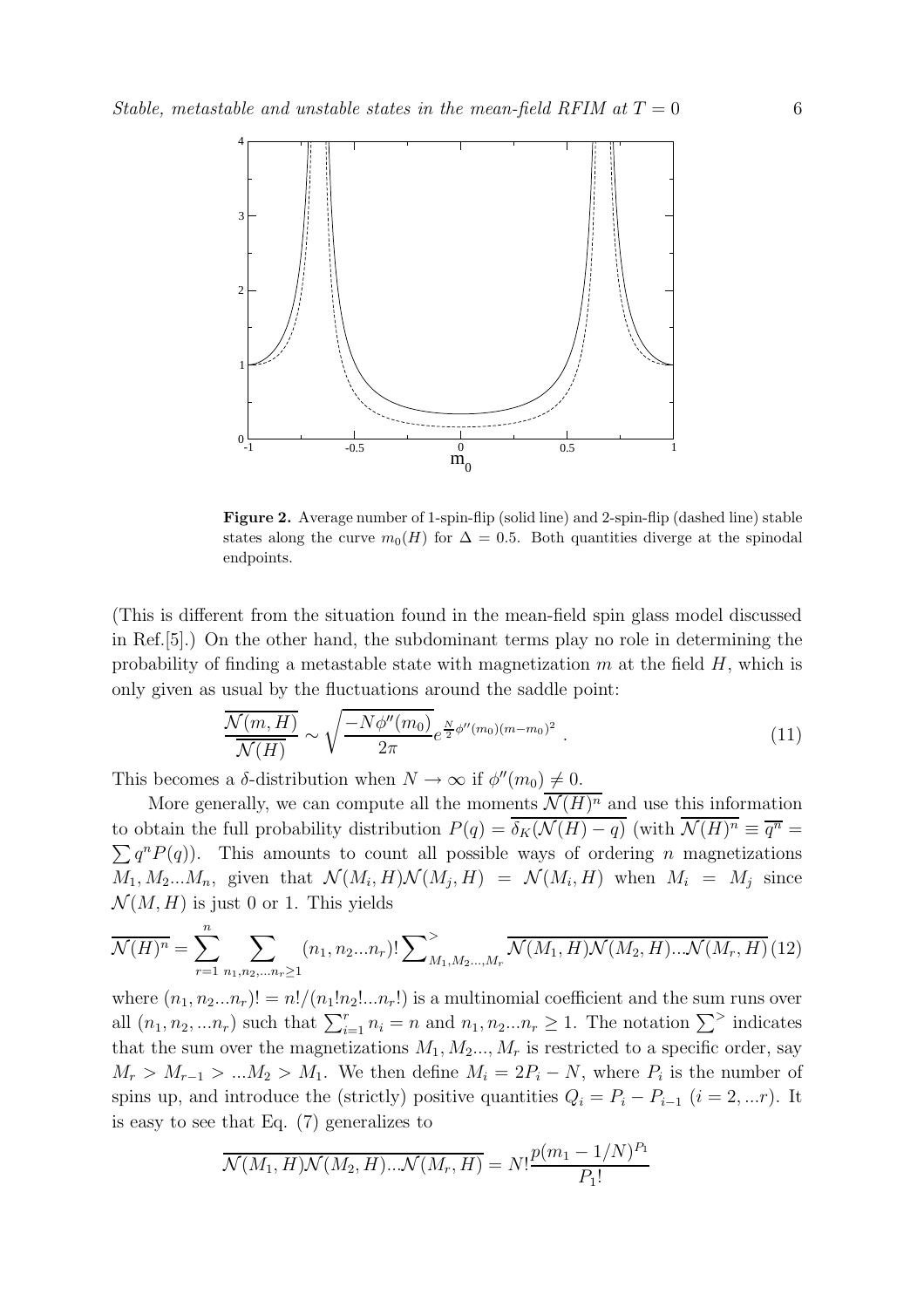Stable, metastable and unstable states in the mean-field RFIM at  $T = 0$  7

$$
\times \prod_{i=2}^{r} \frac{[p(m_i - 1/N) - p(m_{i-1} + 1/N)]^{Q_i}}{Q_i!} \frac{[1 - p(m_r + 1/N)]^{N - P_1 - \sum_{i=2}^{r} Q_i}}{(N - P_1 - \sum_{i=2}^{r} Q_i)!} \,. \tag{13}
$$

Since only the magnetizations in the close neighborhood of  $m_0$  contributes to the sum  $\Sigma^>$  when  $N \gg 1$  (with the  $Q_i$ 's being at most of the order  $N^{\alpha}$  with  $0 < \alpha < 1$ ), we can expand  $p(m_i \pm 1/N)$  around  $p(m_0)$  to first order in  $1/N$  and use  $1-P_1/N \sim (1-m_0)/2 =$  $1 - p(m_0)$ . After some straightforward manipulations, we then obtain

$$
\lim_{N \to \infty} \sum_{M_1, M_2, \dots, M_r}^{\geq} \overline{\mathcal{N}(M_1, H) \mathcal{N}(M_2, H) \dots \mathcal{N}(M_r, H)} = \overline{\mathcal{N}(H)}
$$
\n
$$
\times \Big[ \sum_{Q \geq 1} \frac{(Q - 1)^Q}{Q!} (2J\mathcal{P}_0^* e^{-2J\mathcal{P}_0^*})^Q \Big]^{r-1} \tag{14}
$$

and, after inserting this expression into Eq. (12),

$$
\frac{\overline{\mathcal{N}(H)^n}}{\overline{\mathcal{N}(H)}} = \sum_{r=1}^n \sum_{n_1, n_2, \dots n_r \ge 1} (n_1, n_2, \dots n_r)! [a(m_0) - 1]^{r-1}
$$
\n(15)

where

$$
a(m_0) = \sum_{k \ge 0} \frac{(k-1)^k}{k!} (2J\mathcal{P}_0^* e^{-2J\mathcal{P}_0^*})^k \tag{16}
$$

We recognize in (16) the series expansion of  $z/[W(z)(1 + W(z))]$  near the origin, where  $W(z)$  is the so-called Lambert function, defined as the root of the equation  $W(z)e^{W(z)} = z[6]$ . This series converges for  $|z| < 1/e$ , which is always true in Eq. (16) where  $z = -2J\mathcal{P}_0^*e^{-2J\mathcal{P}_0^*}$ . (The series (16) only refers to the principal branch  $W_0(z)$ which takes on values between  $-1$  to  $+\infty$  for  $z \ge -1/e$  and is analytic at  $z = 0$ .) As a result,

$$
a(m_0) = \frac{-2J\mathcal{P}_0^* e^{-2J\mathcal{P}_0^*}}{W_0(-2J\mathcal{P}_0^* e^{-2J\mathcal{P}_0^*})[1 + W_0(-2J\mathcal{P}_0^* e^{-2J\mathcal{P}_0^*})]},
$$
\n(17)

which yields

$$
a(m_0) = \frac{e^{-2J\mathcal{P}_0^*}}{1 - 2J\mathcal{P}_0^*} \equiv \overline{\mathcal{N}(H)} \quad \text{if } 2J\mathcal{P}_0^* < 1,
$$
  

$$
a(m_0) = \frac{e^{W_0(-2J\mathcal{P}_0^*e^{-2J\mathcal{P}_0^*})}}{1 + W_0(-2J\mathcal{P}_0^*e^{-2J\mathcal{P}_0^*})} \quad \text{if } 2J\mathcal{P}_0^* > 1.
$$
 (18)

Knowing from Eq. (15) all the moments  $\overline{q^n}$  of the probability distribution  $P(q)$ , we can build the generating function

$$
\sum_{q\geq 0} e^{-\lambda q} P(q) = 1 + \sum_{n\geq 1} (-\lambda)^n \overline{q}^n \tag{19}
$$

to obtain

$$
\sum_{q\geq 0} e^{-\lambda q} P(q) = \frac{1 + (a - \overline{q})(e^{\lambda} - 1)}{1 + a(e^{\lambda} - 1)}
$$
(20)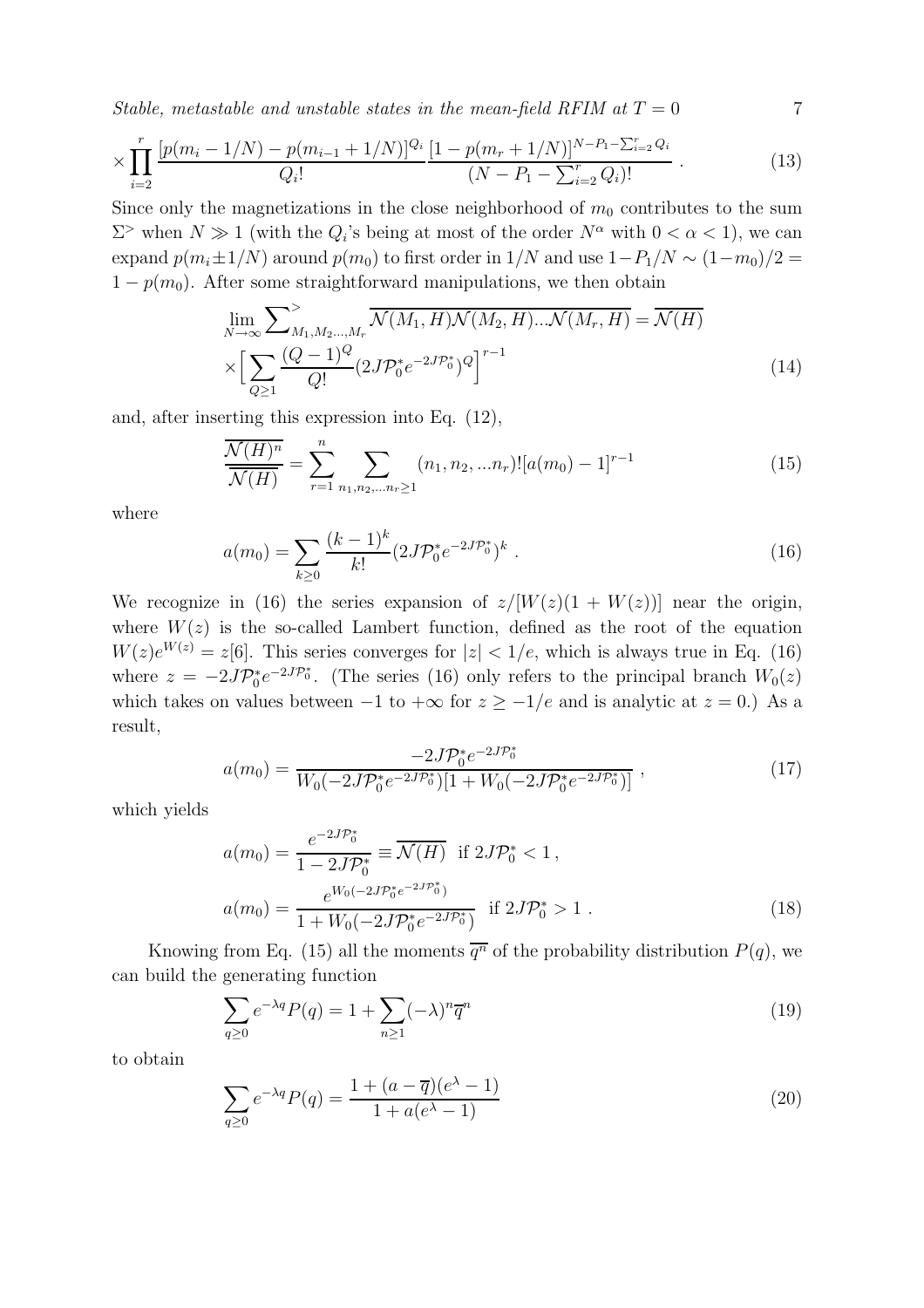

**Figure 3.** Probability of finding q metastable states in zero field for  $\Delta = 1$  (blue circles) and  $\Delta = 0.5$  (red squares) in the mean-field RFIM (the statistics is taken over 5000 disorder realizations of size  $N = 20000$ . For  $\Delta = 0.5$ , only the states in the vicinity of the intermediate branch (around  $m = 0$ ) are counted. The dashed lines are guides for the eye. (Color on line)

with  $\overline{q} \equiv \mathcal{N}(H)$ . This equation can be inverted, showing that  $P(q)$  decreases exponentially for  $q \geq 1$ . More precisely, we have

$$
P(0) = 1 - \frac{\overline{q}}{a},
$$
  
\n
$$
P(q) = \frac{\overline{q}}{a(a-1)} \left(\frac{a-1}{a}\right)^q \text{ for } q \ge 1.
$$
\n(21)

where both  $\overline{q}$  and a are functions of  $m_0(H)$ .

For  $\Delta > \Delta_c^0$ ,  $a = \overline{q}$  so that  $P(0) = 0$  and the most probable value of  $\mathcal{N}(H)$  is  $q = 1$ , as could be expected. (What is perhaps less expected [7] is that  $P(q) \neq 0$  for  $q > 1$  and that  $\overline{q} = \mathcal{N}(H) > 1$ .) For  $\Delta < \Delta_c^0$ , the most probable value of  $\mathcal{N}(H)$  on the intermediate branch is  $q = 0$  except very close to the spinodal end-points where it is again  $q = 1$  (for  $1 < 2J\mathcal{P}_0^* < 1.0073$ ,  $P(1) = \overline{q}/a^2 > P(0)$ ). Note also that  $P(q)$  decreases more and more slowly when approaching the spinodals as the inverse characteristic scale  $\xi^{-1} = \ln(1 - 1/a) \to 0$ . In all cases, there is a finite probability of finding a few metastable states at a given field[8], as illustrated in Fig. 3 that results from an exact enumeration of all metastable states in 5000 disorder realizations of size  $N = 20000$  at  $H = 0$  for  $\Delta = 1$  and  $\Delta = 0.5$  (in the latter case, only the states in the vicinity of the intermediate branch, i.e. around  $m_0 = 0$ , are counted). One has  $a = \overline{q} \approx 2.12$  for  $\Delta = 1$ , and  $\overline{q} \approx 0.340$ ,  $a \approx 1.324$  for  $\Delta = 0.5$ . The numerical data shown in the Figure are in very good agreement with the predictions of Eq. (21).

The above calculations can be generalized to  $2, 3, \ldots k$ -spin-flip stable states, i.e. to spin configurations whose energy cannot be lowered by the flip of any subset of  $1, 2, \ldots k$ spins[9]. It is easy to see that a configuration with P spins up and  $N - P$  spins down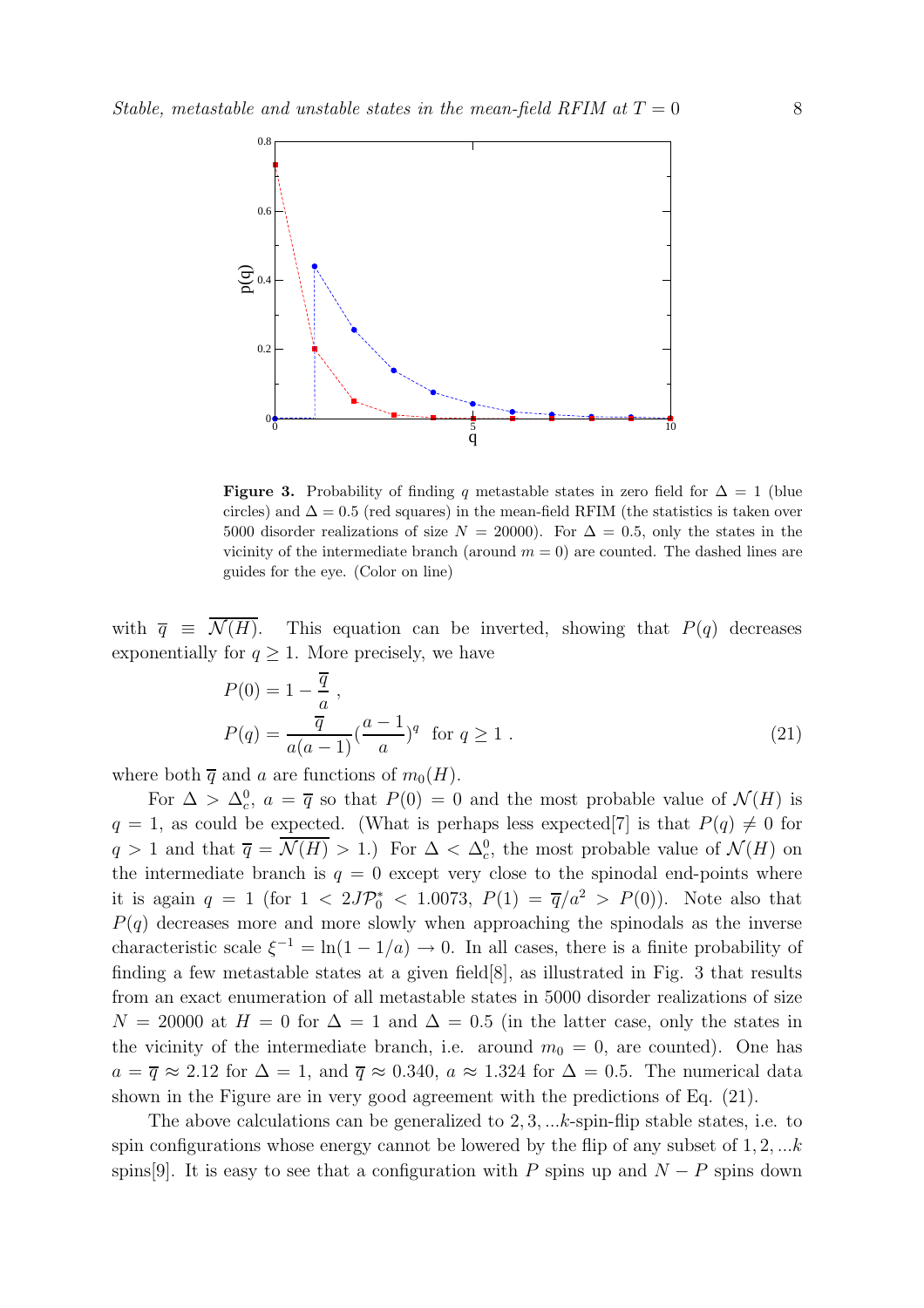is k-stable if it is  $(k-1)$ -stable and if the random fields on the P spins up satisfy  $\sum_{\alpha=1}^{k} h_{i\alpha} > -k(Jm+H) + k^2 J/N$  whereas the fields on the  $N-P$  spins down satisfy  $\sum_{\alpha=1}^{k} h_{i_{\alpha}} < -k(Jm+H) - k^2 J/N$  for any subset  $\{i_1, i_2, ... i_k\}$ . From this, one can for instance compute the average number of 2-spin-flip stable states at the field  $H$  and find that

$$
\overline{\mathcal{N}^{(2)}(H)} \to \frac{[2e^{-2J\mathcal{P}_0^*} - e^{-3J\mathcal{P}_0^*}]^2}{|1 - 2J\mathcal{P}_0^*|}
$$
(22)

when  $N \to \infty$ . The comparison with  $\overline{\mathcal{N}^{(1)}(H)} \equiv \overline{\mathcal{N}(H)}$  is shown in Fig. 2. Of course, one has  $\mathcal{N}^{(k)}(H) \leq \mathcal{N}^{(k-1)}(H) \dots \leq \mathcal{N}^{(1)}(H)$ . We have not investigated the behavior for  $k \sim \sqrt{N}$ [10]. In any case, in order to go from a metastable state on the intermediate branch to the ground state on the lower or upper branch, one needs to flip a number of spins of order N (which corresponds to take into account another solution of the saddle-point equation).

#### 4. Conclusion

In this paper, we have computed the probability of finding metastable states along the so-called "unstable" branch of the mean-field RFIM at  $T = 0$  and shown that the average number remains finite in the thermodynamic limit.

The presence of a few metastable states along the intermediate part of the curve  $m_0(H)$  for  $\Delta < \Delta_c$  can be considered as a precursor of the phenomenology observed in the  $T = 0$  RFIM with finite-range exchange interaction. This will be investigated in a forthcoming paper[11] dealing with random graphs of large but finite connectivity z. Preliminary results indicate that, as soon as  $z$  is finite, a strip of finite width develops around the curve  $m_0(H)$  in the field-magnetization plane, strip in which the density of the typical metastable states scales exponentially with the system size. This occurs both above and below  $\Delta_c$ . As the connectivity decreases, one expects the strip to widen but to remain distinct from the actual hysteresis loop in the weak-disorder regime. In fact, as suggested in Refs.[12, 13], one may associate the discontinuity in the hysteresis loop below  $\Delta_c$  to the existence of a gap in the magnetization of the metastable states beyond a certain value of the field. Of course, all this is strictly valid only at  $T = 0$ . However, as is well known, free-energy barriers are very large in random-field systems and thermally activated processes are not expexted to play a significant role on experimental time scales, at least at low temperature. Therefore, the above picture is expected to be relevant to real situations. In particular, the presence of metastable states (and not simply unstable ones as in pure systems) in the central part of the hysteresis loop means that this region could be experimentally accessible, for instance by controlling the magnetization instead of the magnetic field (and more generally the extensive variable conjugated to the external field). This can be put in relation with the re-entrant hysteresis loops that are observed in some magnetic systems[14] or in shape-memory alloys [15] (see also the discussion in Ref. [16]).